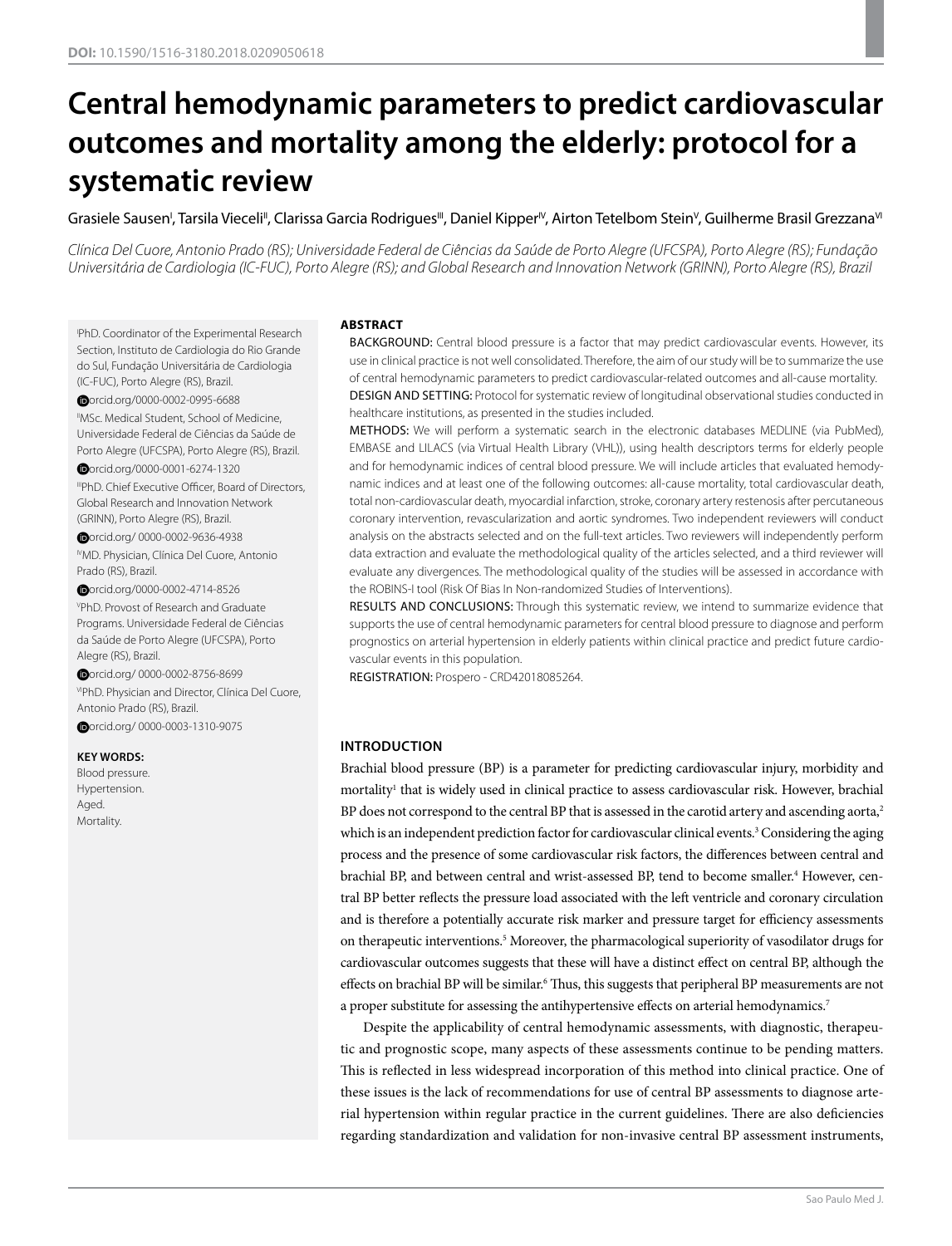and regarding the definitions for cutoff values for normal BP in different populations and among individuals of different ages.<sup>8</sup> Furthermore, there is a need to clarify the reference interval for indirectly assessed central BP values, the age-related physiological increase in BP and the pathological increase in BP that relates to higher risk of cardiovascular disease.<sup>8</sup>

Lastly, the evidence available increasingly corroborates widespread usage of central BP assessment as a substitute tool for prediction of future cardiovascular events.<sup>6</sup> Therefore, this topic deserves further investigation through the approach of conducting a systematic review of the literature.

# **OBJECTIVES**

Thus, the aim of the present protocol for a systematic review will be to summarize the evidence regarding the use of central hemodynamic parameters to predict cardiovascular-related outcomes such as total cardiovascular death, total non-cardiovascular death, myocardial infarction, stroke, coronary artery restenosis after percutaneous coronary intervention, revascularization and/ or aortic syndromes, and all-cause mortality.

## **METHODS**

#### **Protocol and registration**

This systematic review will be reported in accordance with the guidelines of the Meta-Analysis Of Observational Studies in Epidemiology (MOOSE) group.9 It has been registered in the International Prospective Register of Systematic Reviews (Prospero) database,<sup>10</sup> under the code CRD42018085264.

#### **Eligibility criteria**

We will include full peer-reviewed publications from longitudinal observational comparative studies, in which patients aged 60 years or older were included (we will consider the mean age presented in the study). The studies included need to report at least one of the following indexes of central hemodynamics: central systolic blood pressure (SBP), central pulse pressure (PP), central augmentation index (AIx), aortic pressure, wave reflections (WR), pulse wave velocity (PWV) and/or carotid systolic blood pressure (CSBP). Additionally, these studies need to report at least one of the following outcomes: total (all-cause) mortality, total cardiovascular death, total non-cardiovascular death, myocardial infarction, stroke, coronary artery restenosis after percutaneous coronary intervention, revascularization and/or aortic syndromes. We will exclude studies if they reported results from duplicate populations.

#### **Information sources**

We will search the following electronic databases: MEDLINE (via PubMed), EMBASE (via Elsevier) and Virtual Health Library (VHL). This last platform contain citations from LILACS (Literatura Latino-Americana e do Caribe em Ciências da Saúde), IBECS (Índice Bibliográfico Español en Ciencias de la Salud), MEDLINE, Cochrane Library and SciELO. In addition, we will manually search the references of the articles included and we will perform a citation analysis on the studies included, using Google Scholar. Gray literature will not be searched. We will also ask for experts' suggestions, through email communications.

#### **Search**

The initial search will comprise the Mesh terms "Aged", "Aged, 80 and over", "Pulse wave analysis" and related entry terms; other terms relating to central hemodynamics such as "Central systolic blood pressure", "Central pulse pressure", "Central augmentation index", "Central pressures", "Aortic pressure" and "Wave reflections"; and a sensitive search strategy for observational studies.

#### **Study selection**

The titles and abstracts of the articles retrieved will be independently evaluated by two reviewers (GS and TV). Abstracts that do not provide enough information regarding the eligibility criteria will be kept for full-text evaluation. The reviewers will independently evaluate full-text articles and determine study eligibility. Any disagreements will be resolved by reaching a consensus and, if disagreement persists, these two reviewers will ask a third reviewer for an opinion (GG).

#### **Quality of studies**

Risk of bias will be evaluated by ranking each study in accordance with the ROBINS-I tool (Risk Of Bias In Non-randomized Studies of Intervention).<sup>11</sup> The following types of bias will be considered: bias due to confounding, bias in selecting participants for the study, bias in classifying interventions, bias due to deviations from intended interventions, bias due to missing data, bias in measuring outcomes, bias in selecting the reported result and overall bias. Each item will be classified as presenting low, moderate, serious or critical risk of bias; or as presenting "no information" when the article provides no information on which to base a judgement about the risk of bias for this domain.

#### **Appraisal of uncertainty of the evidence**

GRADEpro GDT<sup>12</sup> will be used for appraisal of uncertainty of the evidence from the studies included. Tables summarizing the findings will be built in order to grade the evidence available. In relation to each outcome, these factors will include risk of bias, inconsistency (heterogeneity), indirectness, imprecision, and bias of publication. Each type of evidence will be graded as very low, low, moderate or high.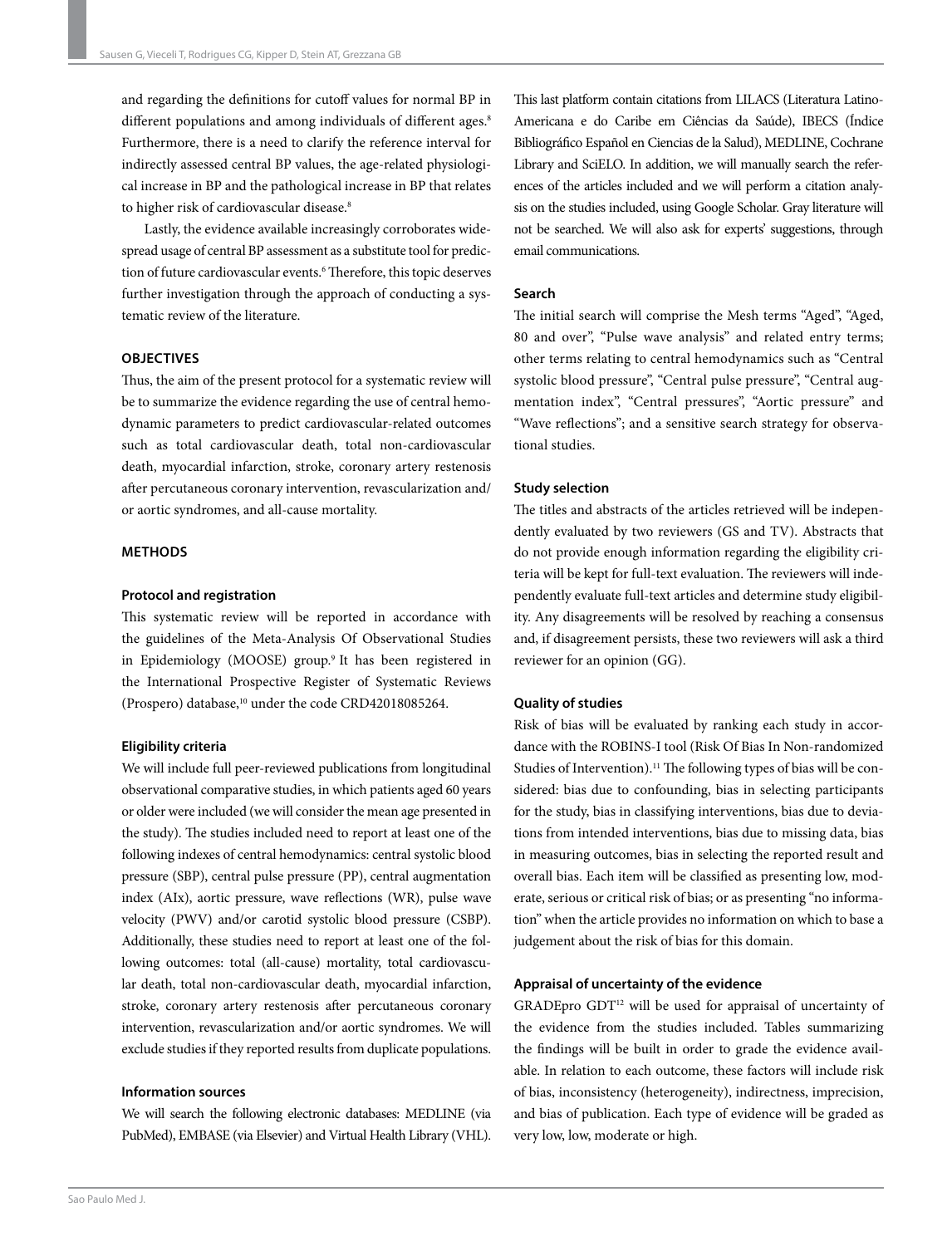## **Data extraction**

Two reviewers (GS and TV) will independently conduct data extraction and any disagreements will be resolved by bringing in a third reviewer (GG). The general characteristics of the studies will be noted, such as: study title, author, journal and year of publication, study design, inclusion and exclusion criteria, outcome definitions, outcome measurements and follow-up. In addition, we will extract specific information about indexes of central hemodynamics and their predictive values (when available).

#### **Data analysis**

Descriptive analysis will be performed on the studies, including study characteristics and main results. We plan on performing meta-analyses, if appropriate. The risk estimates for each study will be reported as hazard ratios, relative risks (RRs) or odds ratios. Hazard ratios will be treated in the same way as RRs. Adjusted risk estimates from multivariate models will be used to control for possible selection bias in the original studies. Heterogeneity across studies will be quantified by means of the I² statistic, and the random-effects model will be used to obtain the pooled RRs. The RRs and confidence intervals (CIs) of comparable studies will be illustrated using forest plots. We will generate funnel plots to assess the presence of publication bias, and Duval and Tweedie's trim-and-fill method will be used to assess the implications of publication bias. Results will be considered statistically significant at P < 0.05. All analyses will be performed using R language.

## **DISCUSSION**

Evaluation of central hemodynamic measurements may be an effective way to obtain an accurate diagnosis of arterial hypertension and, consequently, may lead to appropriate therapeutic and prognostic decisions. There is an independent relationship between central pressure findings and future cardiovascular events, independently of assessments on peripheral BP, including in elderly populations with coronary arterial and chronic renal disease.6 Thus, the main potential of the present study is that, through a large and systematic review of the literature, it may bring to light the current evidence supporting the use of central BP parameters as a constant practice for diagnostics, therapeutics and prognostic evaluation in the context of arterial hypertension.

The main limitation of the present study will be that it uses the findings of diagnostic, therapeutic and prognostic evidence from longitudinal studies, to the detriment of more robust studies for supporting broad indication of evaluation of central BP parameters in the context of arterial hypertension. Another limitation to be considered is the fact that the present study proposes to evaluate the central hemodynamic parameters for BP in elderly populations. This aspect of the study design therefore does not allow

us to evaluate the pathological condition of systolic arterial hypertension in isolation, in younger individuals.

Lastly, choosing a tool to assess risk of bias was a challenging task, given that different tools can lead to different results.13 We acknowledge that the ROBINS-I is an instrument primarily built to assess risk of bias of non-randomized studies of interventions, which is not the case of our study. However, it assesses a causal relationship and, thus, it can be used to assess risk of bias of other type of study designs as well. We accept that ROBINS-E (Risk Of Bias In Non-Randomized Studies of Exposures)<sup>14</sup> would potentially be the ideal tool; however, this tool is still under development and therefore we did not consider using it in our study since it has not been validated yet. We considered using the NOS (Newcastle-Ottawa Scale) because we have experience of using this instrument in previous studies. However, it has been well reported that NOS has several limitations including low reliability between individual reviewers and lack of evidence that NOS can identify studies with biased results, which underscores the need for revisions and/or more detailed guidance for systematic reviewers.<sup>15-17</sup> In this light, even though ROBINS-I was primarily developed for intervention studies, we considered it to be the best available option for assessing risk of bias in our study.

## **CONCLUSION**

Through this systematic review, we intend to summarize evidence that supports the use of central hemodynamic parameters for central blood pressure to diagnose and perform prognostics on arterial hypertension in elderly patients within clinical practice and predict future cardiovascular events in this population.

#### **REFERENCES**

- 1. Lewington S, Clarke R, Qizilbash N, Peto R, Collins R; Prospective Studies Collaboration. Age-specific relevance of usual blood pressure to vascular mortality: a meta-analysis of individual data for one million adults in 61 prospective studies. Lancet. 2002;360(9349):1903-13. PMID: 12493255.
- 2. Mancia G, Fagard R, Narkiewicz K, et al. 2013 Guidelines for the Management of Arterial Hypertension: The Task Force for the Management of Arterial Hypertension of the European Society of Hypertension (ESH) and of the European Society of Cardiology (ESC). J Hypertens. 2013;31(7):1281-357. PMID: 23817082; doi: 10.1097/01. hjh.0000431740.32696.cc.
- 3. Huang CM, Wang KL, Cheng HM, et al. Central versus ambulatory blood pressure in the prediction of all-cause and cardiovascular mortalities. J Hypertens. 2011;29(3):454-9. PMID: 21252703; doi: 10.1097/ HJH.0b013e3283424b4d.
- 4. McEniery CM, Yasmin, McDonnell B, et al. Central pressure: variability and impact of cardiovascular risk factors: the Anglo-Cardiff Collaborative Trial II. Hypertension. 2008 Jun 1;51(6):1476-82. PMID: 18426997; doi: 10.1161/HYPERTENSIONAHA.107.105445.